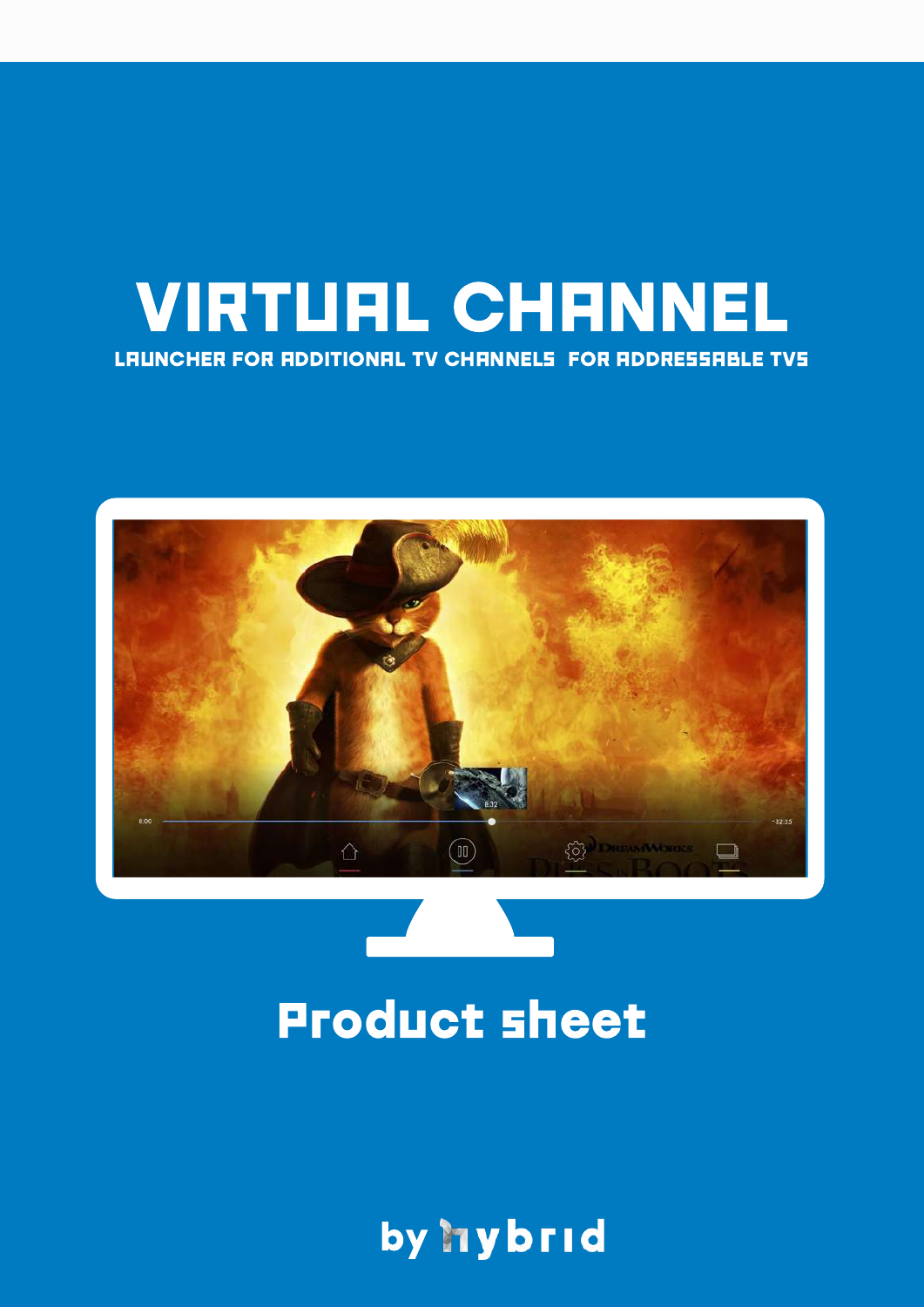### Virtual Channel What is?

Virtual channel is a technological service that serves for instant launch of multiple digital Channels within AddressableTV platforms for both Broadcasters and other media owners. It converts any video into a TV channel that is broadcasted on TV sets. It is appropriate to any short-time playlist with the length of several hours, as well as linear channel having length of days or continuous stream of days. By applying Virtual Channel, broadcaster has a new way to add any videocontent to its services to enrich its non-linear program. It's critical benefit is easy set-up within minutes and extremely low operation costs.

Virtual channel is accompanied with Hybrid Videoplayer, allowing user to control the video that is played for his/her best experience and suitability.

What is the magic?

# **Benefits**

- Easy way to get new channel within 10 minutes  $\bullet$
- Easy set-up while on-air within hours  $\bullet$
- Easy Channel management  $\bullet$
- Multiple Channels On Air
- Low operational cost  $\bullet$
- User friendly functions
- Perfect for non-TV content such as SlowTV, shorter online videos playlists and so on  $\bullet$

How does it work?

# **Technology**



All the process chain is virtual when the online content is sourced mainly via API to Hybrid cloud system Harvester which aggregates the content and then transforms into AddressableTV application. Hence it delivers the content in the form of virtual channel to the end device.

## hybrid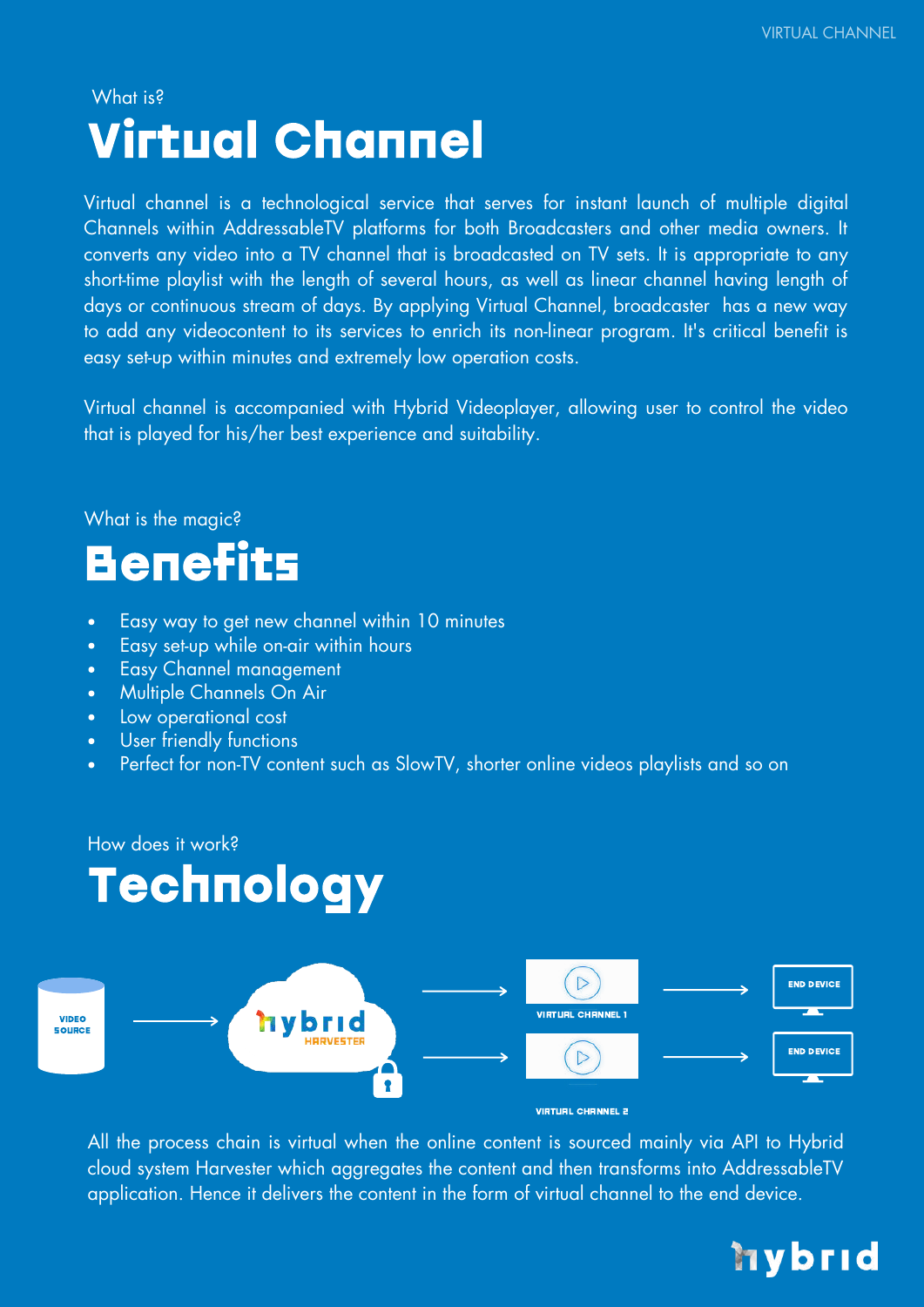How to use it?

## Usage

#### **1.Permanent channels**

- a) Creation of thematic stations (for kids, documents, sport, music etc.)
- b) SlowTV distribution
- c) Use of the old archive & content into playlists
- d) New Channel without need of TV broadcast distribution

#### **2. Temporary channels**

- a) Temporary events for special events (f.e.: space shuttle takeoff, Olympics, sports broadcast, political broadcast etc.)
- b) Test of new TV channel
- c) Short-term Channel without TV linear distribution
- d) Continuation of content from television additional content
- e) Content that did not fit on the TV or has limited Target Group

What does it include?

### Features

#### a. Play/Pause

Basic function to stop and play the video

#### b. Replay/Rewind

Additional function for viewer to back or forward the video by, f.e., 10second back and forth or alternatively by 5% of its lenght.

#### c. Time-shift

Feature enabling user to watch any part of the livestream or broadcast anytime he wants, even hours or days after/before it is On Air. It has secondary usage also as Catch-Up and Start-over. These features are vital for TV viewers for its easy manipulation and simplicity.

#### d. Video quality settings

Feature allowing user to adjust streaming quality. Usually 3 or more qualities are available. Automatic quality adjustment based on the connection quality is included.

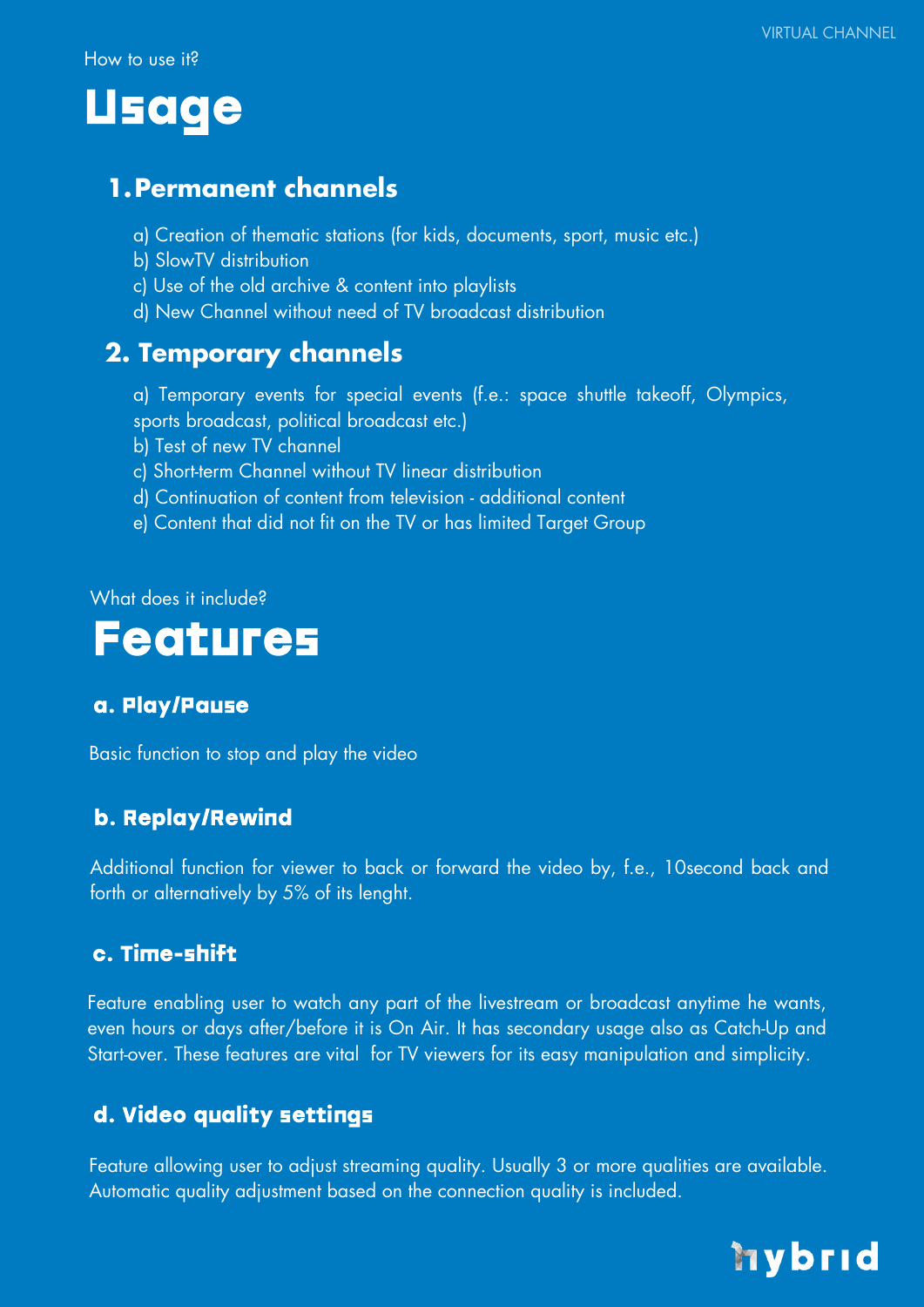#### e. Recommendation engine

In case of multiple streams, it is possible to recommend other related content during watching or after the channel has ended. Recommendation engine is display the channel in the Player.



#### e. More videos / other channels

In case TV viewers wants to change the channel, it has an option to browse more channels being On-Air at the moment by click "More Videos". After that, more channels will appear.



#### e. TVOD page

In case, broadcast is behind the pay-wall, user needs to make paid transaction, the player containt sing-up/payment page before the channel is launched. After transaction and confirmation proceeds, channel is launched.



### hybrid